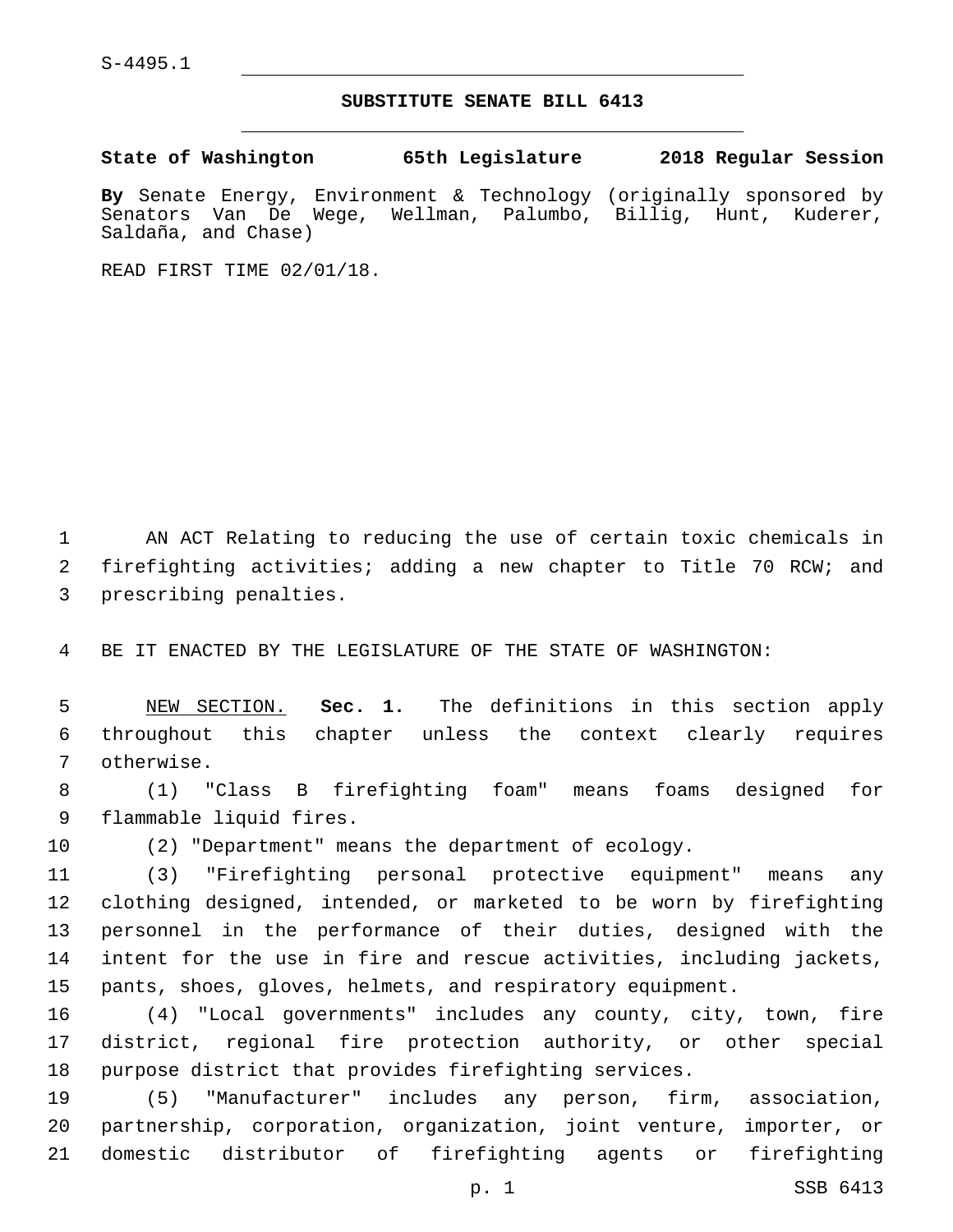equipment. For the purposes of this subsection, "importer" means the 2 owner of the product.

 (6) "Perfluoroalkyl and polyfluoroalkyl substances" or "PFAS chemicals" means, for the purposes of firefighting agents and firefighting equipment, a class of fluorinated organic chemicals containing at least one fully fluorinated carbon atom.

 NEW SECTION. **Sec. 2.** (1) Beginning July 1, 2020, a manufacturer of class B firefighting foam may not manufacture, knowingly sell, offer for sale, distribute for sale, or distribute for use in this state class B firefighting foam to which PFAS chemicals have been intentionally added.

 (2) The restrictions in subsection (1) of this section do not apply to any sale or use of class B firefighting foam where the inclusion of PFAS chemicals are required by federal law, including but not limited to the requirements of 14 C.F.R. 139.317, as that section existed as of January 1, 2018. In the event that applicable federal regulations change after January 1, 2018, to allow the use of alternative firefighting agents that do not contain PFAS chemicals, then the department may adopt rules for the sales and uses of firefighting foam that are addressed by the federal regulation that restrict the use of firefighting foam that contains PFAS chemicals.

 NEW SECTION. **Sec. 3.** (1) Beginning July 1, 2018, a manufacturer or other person that sells firefighting personal protective equipment to any person, local government, or state agency must provide written notice to the purchaser at the time of sale if the firefighting personal protective equipment contains PFAS chemicals. The written notice must include a statement that the firefighting personal protective equipment contains PFAS chemicals.

 (2) The manufacturer or person selling firefighting personal protective equipment and the purchaser of the equipment must retain the notice on file for at least three years from the date of the transaction. Upon the request of the department, a person, manufacturer, or purchaser must furnish the notice, or written copies, and associated sales documentation to the department within 35 sixty days.

 NEW SECTION. **Sec. 4.** (1) A manufacturer of class B firefighting foam restricted under section 2 of this act must notify, in writing,

p. 2 SSB 6413